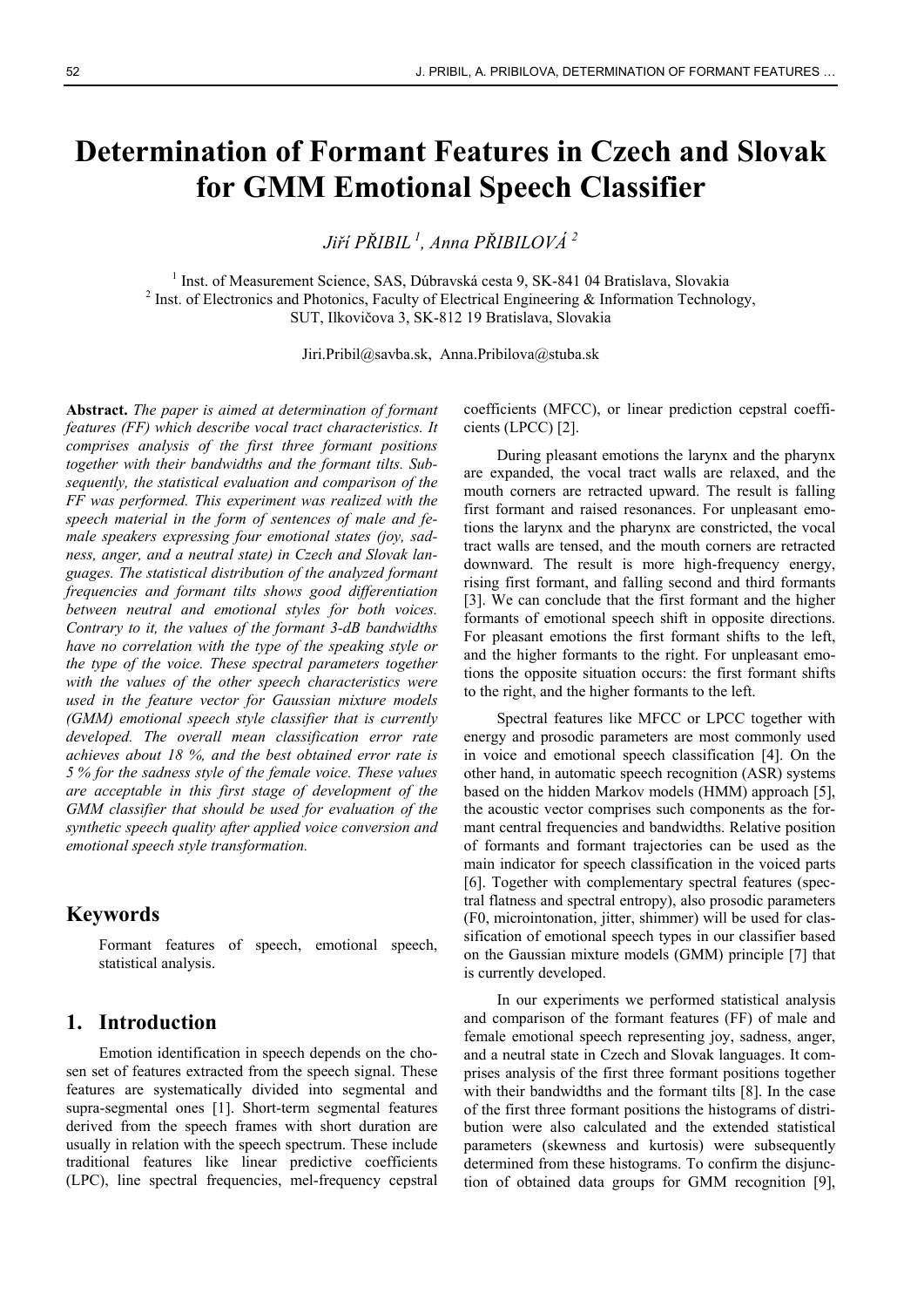these histograms were further evaluated by the analysis of variances (ANOVA) approach [10] and the hypothesis tests [11] were used for numerical matching.

## **2. Subject and Method**

The formant features consisting of the basic frequency parameters as the first three formant positions and their bandwidths as well as the complementary parameters (the formant tilts defined as directions and angles between the first three spectral maxima of the smoothed envelope) can be calculated by several techniques. In practice two approaches of the basic FF determination are mostly applied: the first one uses calculation from the complex roots of the LPC polynomial; the second one consists in finding of the local maxima of the smoothed spectral envelope where its gradient changes from positive to negative.

#### **2.1 Smoothing of Spectral Envelopes**

Mostly the formant positions and their bandwidths are determined from the smoothed envelope of the voiced parts of the speech signal. To obtain the smoothed spectral envelope, the mean periodograms of the chosen regions of interest (ROI) in the voiced parts of the speech signal can be computed by the Welch method [12]. By this approach we obtain an estimation of the power spectral density (PSD) of the input speech signal – it means the periodogram that uses an  $N<sub>FFT</sub>$ -point FFT to compute the power spectral density as  $S(e^{j\omega})/f_s$  where  $f_s$  is the sampling frequency.

The smoothed spectral envelope of the speech signal can also be determined during the cepstral analysis. The cepstral analysis of the speech signal is performed in the following way: first, the complex spectrum using the FFT algorithm is calculated from the input samples (after segmentation and weighting by a Hamming window). In the next step, the power spectrum is computed and the natural logarithm is applied. Application of the inverse FFT algorithm gives the symmetric real cepstrum. Limitation to the first  $N_0 + 1$  cepstral coefficients represents an approximation of the log spectrum envelope [13].

An autoregressive (AR) model is well known in speech processing as an LPC model being an all-pole model of a vocal tract. The autocorrelation method uses the Levinson-Durbin recursion to compute the parameters  ${a_k}$ describing the speech spectral envelope in dependence on the chosen order  $N_A$  of the AR model.

#### **2.2 Calculation of Formant Features**

Although the formant frequencies differ to some extent for different speakers and their ranges are overlapped [14] the male voice vowel formant areas without overlap can be determined:  $F_1 \approx 250 \div 700$  Hz,  $F_2 \approx 700 \div 2000$  Hz,  $F_3 \approx 2000 \div 3200$  Hz [15]. Using the general knowledge of [14] that females have on average 20 % higher formant frequencies than males, the female voice vowel formant areas without overlap will be:  $F_1 \approx 300 \div 840$  Hz,  $F_2 \approx 840 \div 2400$  Hz,  $F_3 \approx 2400 \div 3840$  Hz. We apply two methods for determination of the basic formant features:

1. Estimation of the formant frequencies and their bandwidths directly from the complex roots of the LPC polynomial  $A(z)$  – poles of the LPC transfer function. Using the sampling frequency  $f_s$ , the formant frequency  $F_n$  and the 3-dB bandwidth  $B_n$  in [Hz] are determined as

$$
F_n = \frac{f_s}{2\pi} \theta_n, \quad B_n = -\frac{f_s}{\pi} \ln |z_n| \tag{1}
$$

where  $\theta_n$  is the angle in [rad] of the complex root pairs  $z_n = |z_n| e^{j \pm \theta_n}$ .

2. For the formant positions as the first three local maxima of the smoothed spectral envelope where its gradient changes from positive to negative, the corresponding bandwidths are obtained as the frequency intervals between the points of the 3-dB decrease of the magnitude spectrum from the formant amplitudes.



**Fig. 1.** Block diagram of used formant features determination method.

The indirect determination of the basic FF is realized using all three mentioned approaches to spectral envelope calculation and smoothing. In the case of the LPC envelope calculation the higher order is applied; in the case when the FF are calculated directly from the roots of the LPC polynomial, the lower order is applied – see the block diagram in Fig. 1. Correctness of the basic FF values obtained by all three indirect methods as well as by direct calculation from the roots is assessed by two criteria: the resulting values of 3-dB bandwidths must be less than 500 Hz [16], and the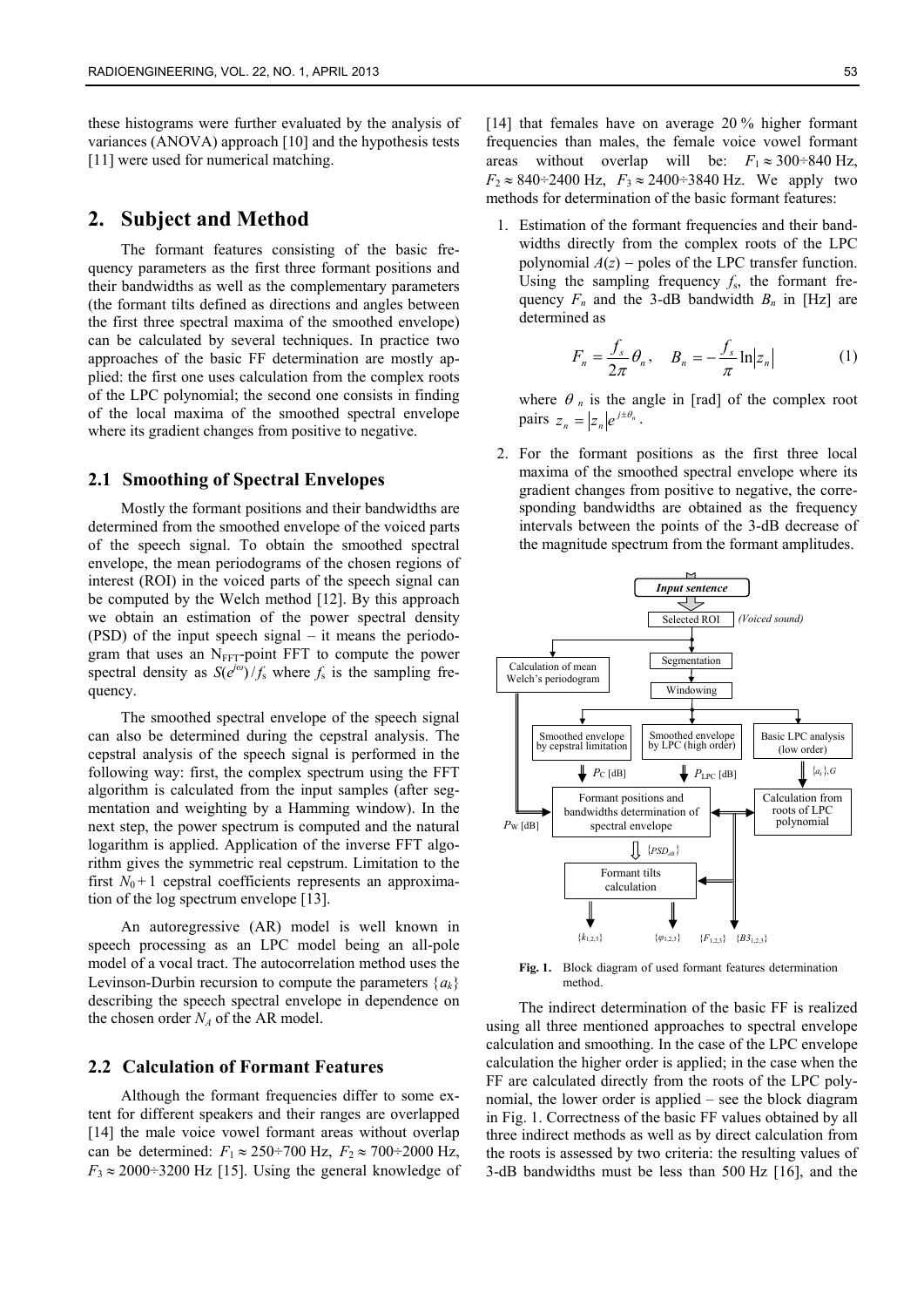found values of the first three formant positions must fall within the corresponding frequency interval in dependence on the voice type (male/female).



**Fig. 2.** Example of the FF determination from a long vowel "e" (female voice,  $F0 = 191$  Hz,  $f_s = 16$  kHz): comparison of resulting smoothed spectral envelopes (upper), determination of formant tilts from LPC spectral envelope (lower); the complementary angles are calculated as  $\varphi = \varphi - 180$ .

The complementary FF can be defined as formant tilts – angles between spectrum peaks in the place of the determined first three format positions (see documentary Fig. 2). The general bisector formula in the parametric form can be used for calculation

$$
y-y_1 = k(x-x_1)
$$
,  $k = \frac{y_2 - y_1}{x_2 - x_1}$ ,  $k = tg(\varphi)$  (2)

where  $k$  is a bisector direction,  $y_1$ , represent values of PSD in  $[dB]$  of the determined formants, and  $x_1$ , are positions of the formants on the frequency axis in [Hz]. When  $k < 0$  the formants have declining trend, when  $k > 0$  the formants have ascending trend. The resulting angle  $\varphi$  in degrees is defined as  $\varphi = (Arctg(k)/\pi) \cdot 180$ .

#### **2.3 Statistical Analysis and Comparison of Formant Feature Values**

Obtained basic and complementary FF values are processed separately in dependence on the voice type (male / female), and sorted by emotional styles. The whole process of statistical analysis of FF values consists of six steps:

- 1. calculation of the basic statistics of the formant frequencies and their 3-dB bandwidths, and formant tilt parameters (directions and angles),
- 2. calculation and building of the histograms for  $F_{1,2,3}$ frequencies,
- 3. calculation of extended statistical parameters from histograms (kurtosis and skewness),
- 4. calculation of the mean emotional-to-neutral  $F_1$ ,  $F_2$ ,  $F_3$  formant position ratios,
- 5. evaluation of histograms by the ANOVA supplemented with multiple comparison of group means,
- 6. numerical matching by the hypothesis test.

Skewness is a measure of the asymmetry of the data around the sample mean. If the skewness is negative, the data are spread out more to the left of the mean than to the right. If the skewness is positive, the data are spread out more to the right. Kurtosis is a measure of how outlierprone a distribution is. The kurtosis of the normal distribution is 3. Distributions that are more outlier-prone than the normal distribution have kurtosis greater than 3; distributions that are less outlier-prone have kurtosis less than 3. We use these parameters together with other types of FF in the feature vector for GMM classification.

#### **3. Material and Experiments**

The main FF analysis was carried out on the speech corpus obtained from multi-medial CDs containing the Czech and Slovak stories performed by professional actors. At present, our database consists of sentences with duration from 0.5 to 5.5 seconds (resampled at 16 kHz), with different contents expressed in four emotional styles: "neutral", "joy", "sadness", and "anger" uttered by several speakers (134 sentences spoken by male voices and 132 sentences spoken by female voices, 8+8 speakers altogether). From the main speech signal database of sentences, the next one consisting of manually selected speech segments corresponding to the stationary parts of the vowels "a", "e", "i", "o", "u", and consonants "m" and "n" was consequently created for detailed analysis. Number of analyzed voiced frames was in total:

- a) Male: neutral 5103, joy 4927, sadness 4642, anger - 4391.
- b) Female: neutral 5223, joy 4541, sadness 4203, anger - 4349.

The frame length for spectral analysis depends on the mean pitch period of the processed signal. In our experiment, we had chosen 24-ms frames for the male voices, and 20-ms frames for the female voices. Calculation of the FF values was supplemented with determination of the fundamental frequency F0 by autocorrelation analysis method with experimentally chosen pitch ranges as fol-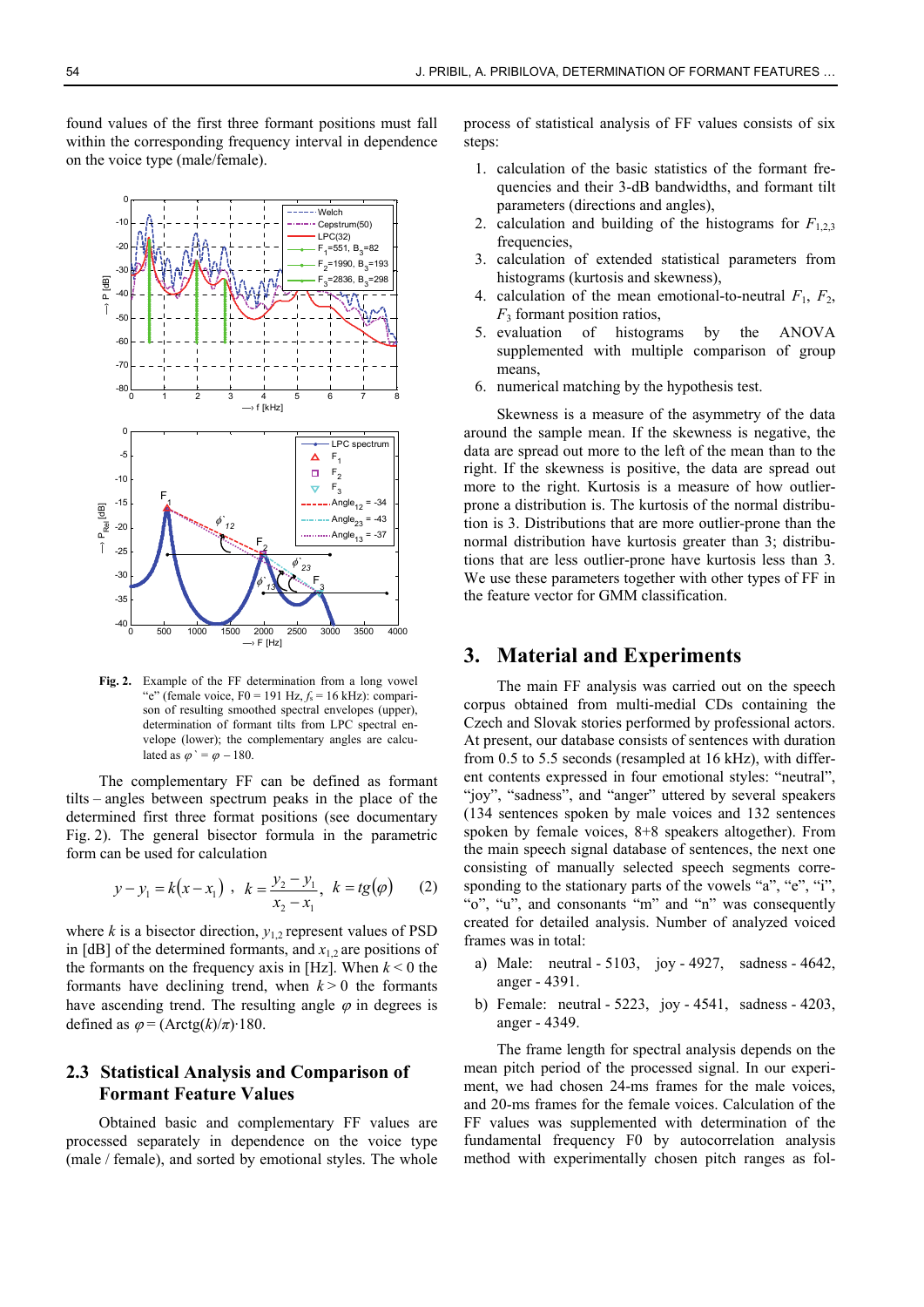lows: 55÷250 Hz for the male voices, and 105÷350 Hz for the female ones. Then, the F0 values were compared and corrected by the results obtained using the PRAAT program [17] with similar internal settings of F0 values. The obtained mean F0 values for all eight male and eight female speakers are shown in Tab. 1.

| Speaker /<br>$F0$ [Hz] | S <sub>1</sub> | S <sub>2</sub> | S3  | <b>S4</b> | S <sub>5</sub> | S6  | S7  | S8  |
|------------------------|----------------|----------------|-----|-----------|----------------|-----|-----|-----|
| Male                   | 133            | 127            | 98  | 132       | 99             | 101 | 88  | 118 |
| Female                 | 228            | 177            | 207 | 198       | 215            | 205 | 201 | 219 |

Tab. 1. Speakers' mean F0 values for male and female voices.

At present, the developed GMM emotional speech classifier has only one-level structure as it can be seen in Fig. 3. This simple architecture expects that the gender of the voice (male/female) was correctly recognized in the previous process (manually, by listening tests, etc.) as a pre-processing phase that is usually used in speech recognition systems [18], [19]. Subsequently, the emotional speech style is identified for each of two gender classes. In our first GMM emotional style classification test, we use the feature set consisting of 16 values as the input data vector for GMM training and classification containing the basic spectral parameters: skewness and kurtosis from the histograms of  $F_1$ ,  $F_2$  values, the formant tilts, the complementary spectral parameters (harmonic-to-noise ratio, spectral flatness, and entropy), and supra-segmental parameters (F0, jitter, and shimmer) – see Tab. 2. For this experiment the number of mixtures  $(N_{\text{gmix}})$  for every emotion model was set to four, and for control of the expectation-maximization algorithm training [18] the number of iteration steps  $(N<sub>iter</sub>)$  was set to 1000.

| N <sub>0</sub> | <b>Feature</b> name     | <b>Feature type</b> | Value type       |
|----------------|-------------------------|---------------------|------------------|
| 1              | $F1h^*$                 | Basic               | Skewness         |
| $\overline{2}$ | $F2h^*$                 | Basic               | Skewness         |
| 3              | $F1h^*$                 | Basic               | Kurtosis         |
| $\overline{4}$ | $F2h^*$                 | Basic               | Kurtosis         |
| 5              | F12 formant tilt        | Basic               | Rel. Min         |
| 6              | F12 formant tilt        | Basic               | Std              |
| 7              | Harmonic-to-noise ratio | Complementary       | Mean             |
| 8              | Harmonic-to-noise ratio | Complementary       | Std              |
| 9              | Spectral flatness       | Complementary       | Mean             |
| 10             | Spectral flatness       | Complementary       | Std              |
| 11             | Spectral entropy        | Complementary       | Mean             |
| 12             | Spectral entropy        | Complementary       | Std              |
| 13             | F0                      | Supra-segmental     | Median           |
| 14             | $F0_{\text{DIFF}}$      | Supra-segmental     | Rel. max         |
| 15             | Jitter                  | Supra-segmental     | Rel. max         |
| 16             | Shimmer                 | Supra-segmental     | Median<br>$\sim$ |

\*) Calculated from histogram

**Tab. 2.** Used types of values in the feature vector set for GMM emotional speech style classifier.

To obtain speaker independent GMM classification, the data k-fold cross-validation method [18] was applied during the training and the testing processes. For our extracted data from the Czech and Slovak database the

groups of speakers were divided by the ratio of 7:1 (seven for training, one for testing/classification – both voices together). For practical implementation of the GMM model creation, data training, and classification the basic functions from the Ian T. Nabney "Netlab" pattern analysis toolbox [20] were used.



**Fig. 3.** Block diagram of currently developed GMM emotional speech style classifier for Czech and Slovak.

# **4. Obtained Results**

Partial results of analysis of all voiced frames of the main speech corpus are presented in the form of the boxplot graphs of basic statistical parameters of the  $F_{1,2,3}$  values determined from the neutral speech of the male and the female voices together with the bar graph of the  $F_{1,2,3}$  mean frequencies (see Fig. 4). The values of the first three formant 3-dB bandwidths for both voices are presented in Fig. 5. Two diagrams of bisectors with directions given by formant tilts from the male and the female voices are shown in Fig. 6. Summary histograms of the first three formant frequencies for the male and female speech in different emotional styles are shown in Fig. 7 and 8.

The graphs with visualization of the difference between group means calculated using ANOVA statistics for different speech styles and separately for the male and the female voice can be seen in Figs. 9-11. These graphs are supplemented with the merged tables containing the null hypothesis/probability results for 5% significance level of the Ansari-Bradley test (see Tab. 3 and 4).

Results of extended statistical analysis of the FF values – skewness and kurtosis parameters determined from the histograms for male and female voice in neutral and emotional states are given in Tab. 5 and 6. Obtained results of the additional FF parameter analysis (mean values of the formant tilts) are presented in Tab. 7. Detailed results of the mean  $F_{1,2}$  frequencies of the selected voiced sounds in neutral speaking style are shown in the common Tab. 8 for male and female voices. The summary results – the FF value ratios between different emotional states and a neutral state for male and female voice are given in Tab. 9.

The first results of the experiment with the GMM emotional style classifier are presented in the form of the bar graph of the confusion matrix for both voices and four emotional speaking states – see Fig. 12. Tab. 10 summarizes the achieved mean values of the GMM emotion recognition error rate in [%].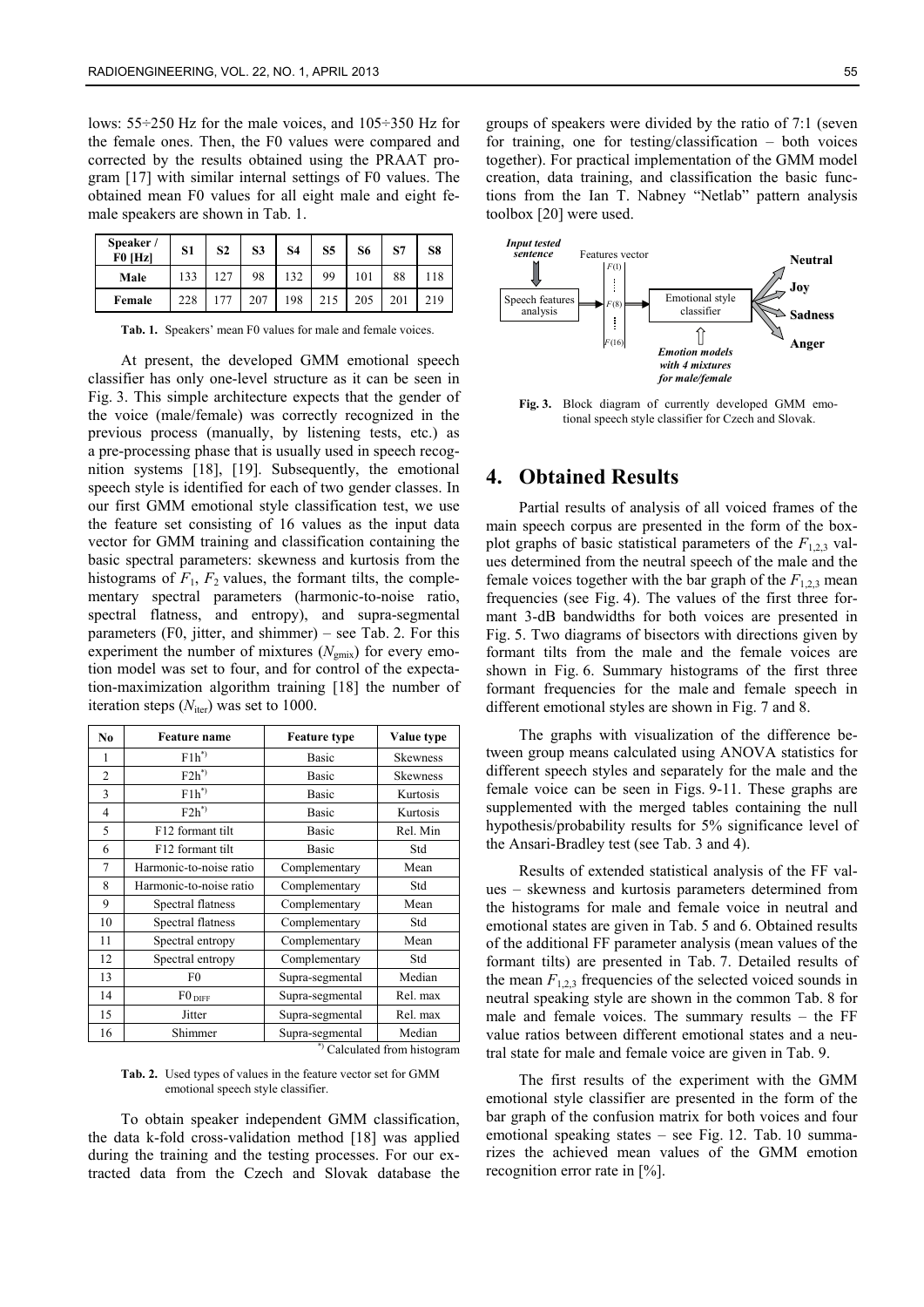

**Fig. 4.** Partial results of basic statistical parameters of the  $F_{1,2}$ , values for the male and female speech in a neutral style (upper), and bar graphs of mean values of the first three formant frequencies for different emotional states of male and female voices (lower).



**Fig. 5.** Bar graphs of the 3-dB bandwidth mean values of the first three formant frequencies for different emotional states of male and female voices.



**Fig. 6.** Summary diagrams of bisectors with directions given by formant tilts for different emotional states: male (left), and female (right) voices.



**Fig. 7.** Histograms of *F*1,2,3 values for different emotional states: neutral (a), joy (b), sadness (c), and anger (d) – male voices.



**Fig. 8.** Histograms of *F*1,2,3 values for different emotional states: neutral (a), joy (b), sadness (c), and anger  $(d)$  – female voices.



**Fig. 9.** Visualization of multiple comparison of group means applied to ANOVA results of histograms of  $F_1$  positions for neutral and different emotional speech styles: male voice (left), female voice (right).



**Fig. 10.** Visualization of multiple comparison of group means applied to ANOVA results of histograms of  $F_2$  positions for neutral and different emotional speech styles: male voice (left), female voice (right).



**Fig. 11.** Visualization of multiple comparison of group means applied to ANOVA results of histograms of  $F_3$  positions for neutral and different emotional speech styles: male voice (left), female voice (right).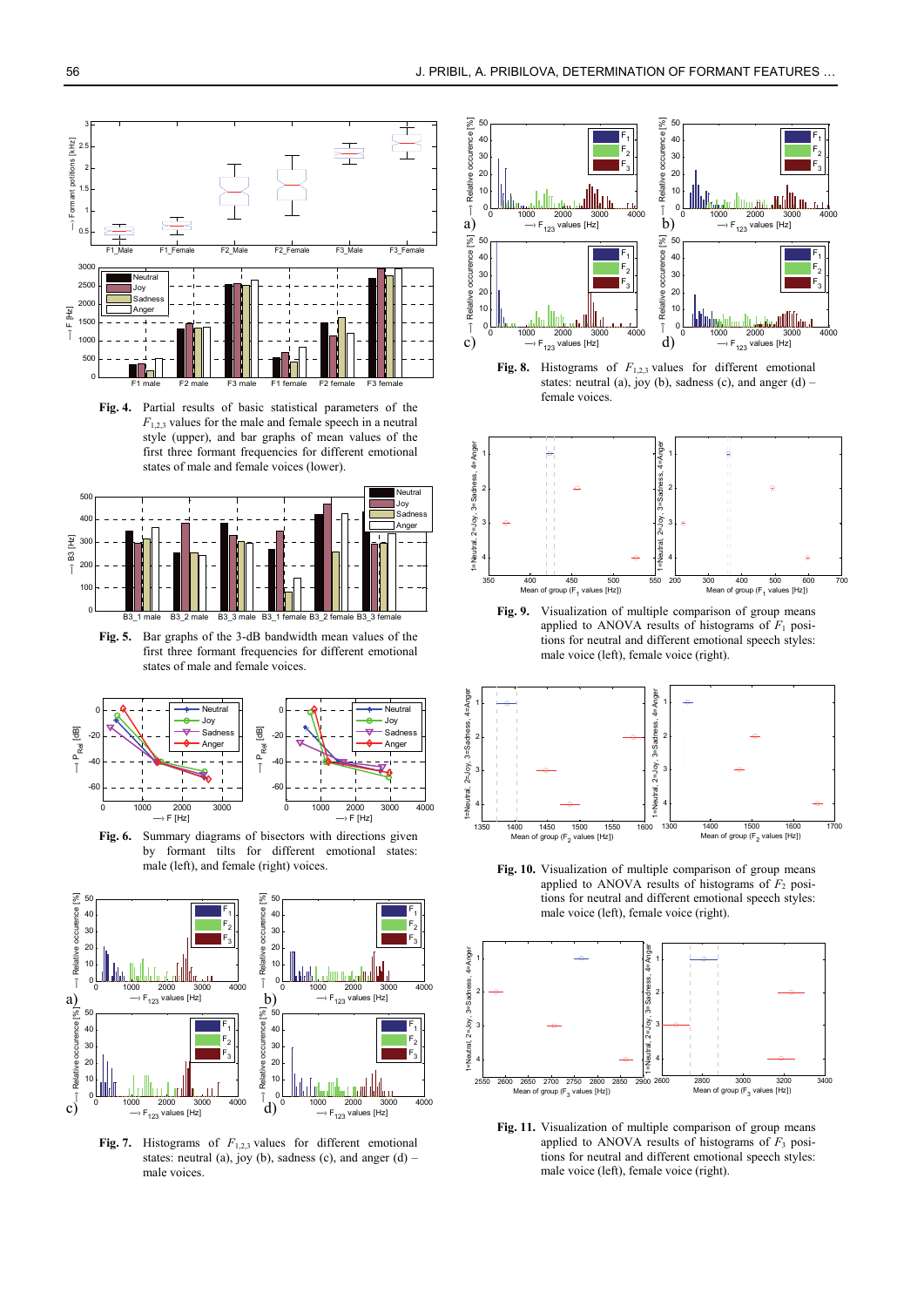

**Fig. 12.** Comparison of obtained GMM classification results in the form of the integrated confusion matrix for male and female voices;  $N_{\text{gmix}} = 4$ ,  $N_{\text{iter}} = 1000$ .

| $F_{x}$ -Emotion | $h/p$ : joy         | $h/p$ : sadness     | $h/p$ : anger       |
|------------------|---------------------|---------------------|---------------------|
| $F_1$ - Neutral  | $1/2.35$ $10^{-7}$  | $1/3.44$ $10^{-15}$ | $1/2.52$ $10^{-25}$ |
| $F_1$ - Joy      | 0/1                 | $1/8.1710^{-11}$    | $1/5.69 10^{-18}$   |
| $F_1$ - Sadness  |                     | 0/1                 | $1/3.29$ $10^{-34}$ |
| $F2$ - Neutral   | $1/1.68$ $10^{-25}$ | $1/8.54$ $10^{-9}$  | $1/4.26$ $10^{-13}$ |
| $F_2$ - Joy      | 0/1                 | $1/2.1710^{-16}$    | $1/1.86$ $10^{-11}$ |
| $F_2$ - Sadness  |                     | 0/1                 | $1/5.3310^{-3}$     |
| $F_3$ - Neutral  | $1/2.63$ $10^{-18}$ | $1/6.45$ $10^{-3}$  | $1/4.27 10^{-12}$   |
| $F_3$ - Joy      | 0/1                 | $1/1.13$ $10^{-16}$ | $1/6.46$ $10^{-36}$ |
| $F_3$ - Sadness  |                     | 0/1                 | $1/2.25$ $10^{-20}$ |

**Tab. 3.** Merged hypothesis/probability values as results of the Ansari-Bradley hypothesis test of  $F_{1,2,3}$  positions – male voice.

| $F_{x}$ -Emotion | $h/p$ : joy         | $h/p$ : sadness     | $h/p:$ anger        |
|------------------|---------------------|---------------------|---------------------|
| $F_1$ - Neutral  | $1/6.3810^{-8}$     | $1/7.24$ $10^{-14}$ | $1/2.02$ $10^{-22}$ |
| $F_1$ - Joy      | 0/1                 | $1/2.1710^{-12}$    | $1/3.28$ $10^{-6}$  |
| $F_1$ - Sadness  |                     | 0/1                 | $1/4.52$ $10^{-32}$ |
| $F_2$ - Neutral  | $1/3.83$ $10^{-11}$ | $1/3.72~10^{-9}$    | $1/5.15~10^{-28}$   |
| $F_2$ - Joy      | 0/1                 | $1/7.46$ $10^{-4}$  | $1/3.73$ $10^{-14}$ |
| $F_2$ - Sadness  |                     | 0/1                 | $1/4.66$ $10^{-16}$ |
| $F_3$ - Neutral  | $1/2.4910^{-15}$    | $1/8.36$ $10^{-3}$  | $1/1.89 10^{-15}$   |
| $F_3$ - Joy      | 0/1                 | $1/5.35$ $10^{-28}$ | 0/4.52              |
| $F_3$ - Sadness  |                     | 0/1                 | $1/3.28$ $10^{-16}$ |

**Tab. 4.** Merged hypothesis/probability values as results of the Ansari-Bradley hypothesis test of  $F_{1,2,3}$  positions – female voice.

| <b>Emotion</b> |         | Male voice   |          | <b>Female Voice</b> |              |          |
|----------------|---------|--------------|----------|---------------------|--------------|----------|
| type           | $F_{1}$ | $\bm{F}_{2}$ | $F_3$    | $F_{1}$             | $\bm{F}_{2}$ | $F_3$    |
| Neutral        | 0.405   | 0.166        | 0.074    | 0.379               | 0.085        | $-0.009$ |
| Joy            | 0.451   | 0.374        | 0.429    | 0.426               | 0.305        | 0.326    |
| Sadness        | 0.181   | $-0.095$     | $-0.065$ | $-0.142$            | $-0.163$     | $-0.166$ |
| Anger          | 0.528   | 0.532        | 0.453    | 0.472               | 0.530        | 0.466    |

**Tab. 5.** Skewness parameters determined from the histograms of  $F_{1,2,3}$  frequencies for male and female voice in neutral and emotional states.

| <b>Emotion</b> |          | Male voice       |       | <b>Female Voice</b> |                    |        |
|----------------|----------|------------------|-------|---------------------|--------------------|--------|
| type           | $F_{1}$  | $\boldsymbol{F}$ | $F_3$ | $F_1$               | $\boldsymbol{F_2}$ | $F_3$  |
| Neutral        | 1.5176   | $-0.741$         | 3.269 | 2.477               | $-0.308$           | 5.332  |
| Joy            | 0.349    | 1.878            | 0.706 | 0.493               | 2.248              | 0.427  |
| Sadness        | 1.938    | $-0.129$         | 9.672 | 4.134               | 0.989              | 11.836 |
| Anger          | $-0.381$ | 2.828            | 5.257 | $-0.679$            | 3.386              | 7.402  |

**Tab. 6.** Kurtosis parameters determined from the histograms of  $F_{1,2}$  frequencies for male and female voice in neutral and emotional states.

| <b>Emotion</b> |                                        | Male voice                                           |                                        | <b>Female Voice</b>                    |                                                      |                             |
|----------------|----------------------------------------|------------------------------------------------------|----------------------------------------|----------------------------------------|------------------------------------------------------|-----------------------------|
| type           | $\boldsymbol{\varphi}_{12}^{\epsilon}$ | $\boldsymbol{\varphi}^{\boldsymbol{\varsigma}}_{23}$ | $\boldsymbol{\varphi}^\epsilon{}_{13}$ | $\boldsymbol{\varphi}_{12}^{\epsilon}$ | $\boldsymbol{\varphi}^{\boldsymbol{\varsigma}}_{23}$ | $\boldsymbol{\varphi}_{13}$ |
| Neutral        | $-41$                                  | $-37$                                                | $-44$                                  | $-44$                                  | $-54$                                                | $-29$                       |
| Joy            | $-29$                                  | $-20$                                                | $-34$                                  | $-30$                                  | $-23$                                                | $-33$                       |
| Sadness        | $-44$                                  | $-49$                                                | $-40$                                  | $-52$                                  | $-64$                                                | $-19$                       |
| Anger          | $-34$                                  | 10                                                   | $-47$                                  | $-15$                                  | 14                                                   | $-25$                       |

**Tab. 7.** Mean values of formant tilts; complementary angles in [deg].

| Sound              | Male / female |            |             |             |  |  |  |
|--------------------|---------------|------------|-------------|-------------|--|--|--|
| type               | $N_F$ [-]     | $F_1$ [Hz] | $F_2$ [Hz]  | $F_3$ [Hz]  |  |  |  |
| $a^{\prime}$       | 782/758       | 631/756    | 1363/1545   | 2529 / 2725 |  |  |  |
| ``e"               | 802/720       | 451/521    | 1590 / 1754 | 2490 / 2744 |  |  |  |
| $\mathfrak{c}$ ;   | 576/684       | 297/371    | 1479 / 1622 | 2415 / 2814 |  |  |  |
| $\mathfrak{a}_0$ " | 618/608       | 514/541    | 1158/1371   | 2514/2606   |  |  |  |
| $\mathfrak{a}_1$ " | 684 / 735     | 393/438    | 1113/1428   | 2531/2943   |  |  |  |
| $\mathrm{m}$ "     | 696 / 784     | 259/314    | 1186 / 1557 | 2544 / 2653 |  |  |  |
| $\mathfrak{m}$ "   | 945 / 934     | 271/357    | 1211/1592   | 2557/2690   |  |  |  |

**Tab. 8.** Detailed results of the mean  $F_{1,2,3}$  frequencies together with the number of processed frames; neutral speaking style, male and female voices.

| Formant<br>ratio    | $F_{1}$ male | $F_{2\text{male}}$ | $F_{\rm 3 male}$ | $F_{1$ female | $F_{2$ female | $F_{3$ female |
|---------------------|--------------|--------------------|------------------|---------------|---------------|---------------|
| joyous:<br>neutral  | 0.712        | 1.025              | 1.038            | 0.898         | 1.082         | 1.049         |
| sadness:<br>neutral | 1.043        | 0.813              | 0.899            | 1.353         | 0.948         | 0.938         |
| angry:<br>neutral   | 1.123        | 0.795              | 0.762            | 1.282         | 0.885         | 0.887         |

**Tab. 9.** Mean emotional-to-neutral *F*1,2,3 formant position ratios.

| Error rate<br>/emotion | Neutral | Joy    | <b>Sadness</b> | Anger  |
|------------------------|---------|--------|----------------|--------|
| Male                   | 21.948  | 8.571  | 9.948          | 34.432 |
| Female                 | 9.094   | 29.272 | 4.827          | 25.769 |
| Total                  | 15.521  | 18.921 | 7.387          | 30.105 |

**Tab. 10.** Summarized mean values of GMM emotion recognition error rate in [%] for the emotional speech style classifier.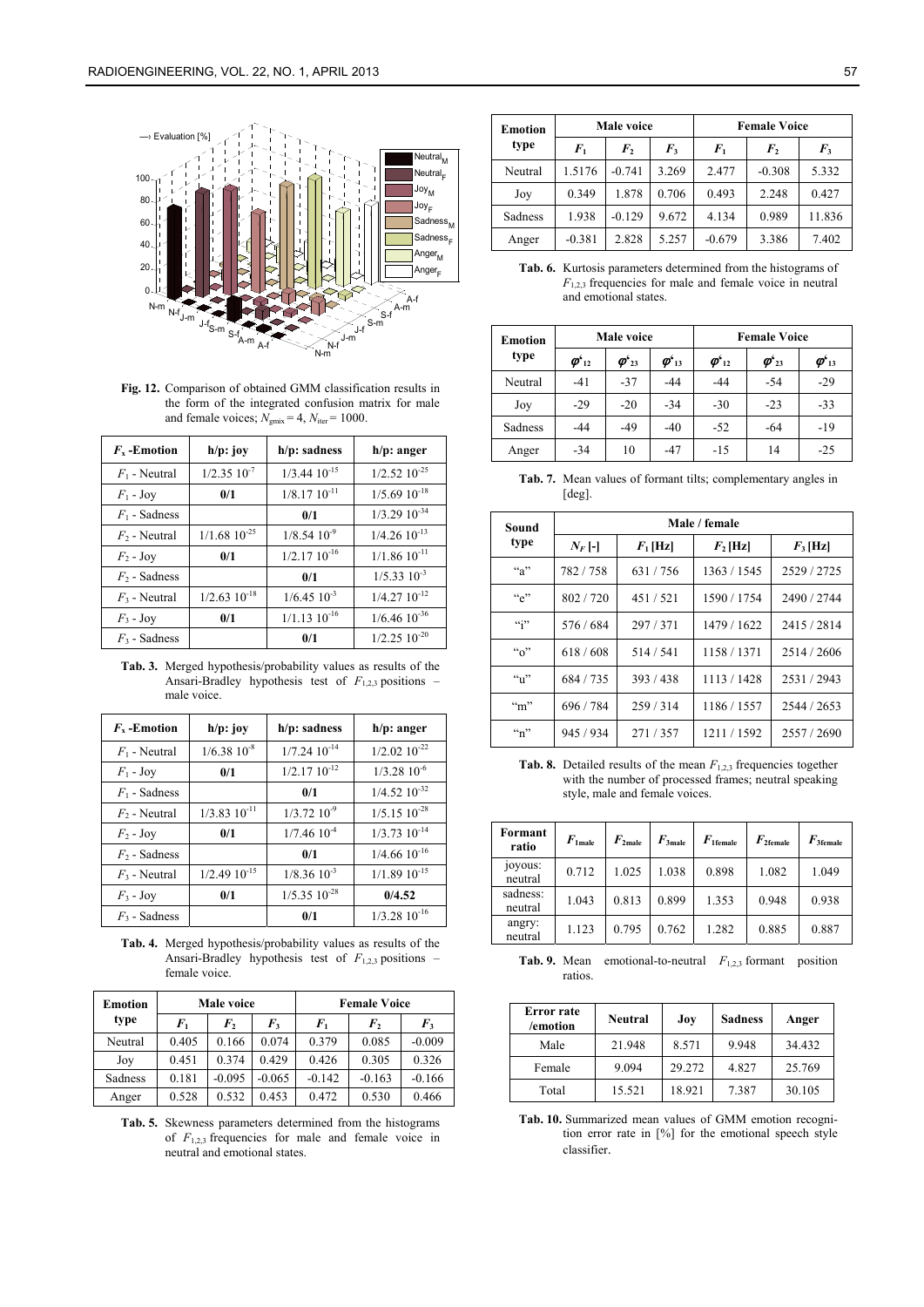# **5. Discussion**

Generally, it can be said that statistical distribution of the analyzed  $F_{1,2,3}$  frequencies for male speech is better for our purpose than that for female speech. Values obtained from the female voices have higher standard deviation (compare box-plot graphs of basic statistical parameters in Fig. 4) and the frequencies of the formants are approximately about 15 % higher than that of the male voices. Contrary to it, the values of the formant 3-dB bandwidths have no correlation with the type of speaking style or the type of the voice (see the bar graph in Fig. 5). On the other hand, comparison of the formant tilts shows good differentiation between neutral and emotional styles (see graphs in Fig. 6) for both voices. The "anger" emotion has the greatest  $\varphi_{12}$  angle (the greatest ratio of PSD in [dB] at  $F_1$  and  $F_2$  frequencies) and the "sadness" emotion has the lowest  $\varphi_{12}$  angle for both voices. The complementary angles between PSD at frequencies  $F_1$  and  $F_2$  ( $\varphi_{12}$ ) and the complementary angles between PSD at frequencies  $F_1$  and  $F_3$  $(\varphi_{13})$  have always negative values. The complementary angles between PSD at frequencies  $F_2$  and  $F_3$  ( $\varphi'_{23}$ ) can have also positive values (the formants have ascending trend – see values in Tab. 7). Results of detailed analysis of seven voiced sounds represent differences between *F*1,2,3 positions as it is documented in Tab. 8. However, in the case of the consonants "m" and "n" the differences of the  $F_{1,2,3}$  values are lower due to smaller absolute amplitudes of the speech signal than for the vowels and they cannot be compared with sufficient accuracy.

Extended statistical parameters – skewness and kurtosis – subsequently calculated from histograms of  $F_{1,2,3}$ frequencies also show correlation between the corresponding types of emotions for both voices (compare values in Tab. 5-6). Values of these histograms were next evaluated by the ANOVA approach. From the analysis of difference between group means calculated using ANOVA statistics follows that there also exists some "similarity" between individual groups. It is mainly expressed for the emotion groups "sadness" and "anger" for the male voice, and "joy" and "sadness" for the female voice in the case of *F*2 positions, and the groups "neutral" and "sadness" for the female voice in the case of  $F_3$  positions  $-$  the groups "joy" and "anger" are even overlapping.

The results of the first experiment with our GMM classifier show that this realization is applicable to emotional style classification (see confusion matrix in Fig. 12). From the basic spectral parameters only statistical values of the first two formant frequencies  $F_1$  and  $F_2$  and spectral tilts were used (see Tab. 2) since the frequencies  $F_3$  have lower significance (differentiation) of the ANOVA statistics results (see Fig. 11 and values in Tab. 3-4). The obtained recognition error of the GMM classifier presented in Tab. 10 achieves acceptable values (the mean error rate for all four emotions and both voices is about 18 %). From the detailed results per emotions follows that recognition

problems occur in the "anger" state of the male voice and in the "joy" state of the female voice.

# **6. Conclusion**

The realized statistical comparison of the first three formant frequencies shows correlation of the results for the male and female voices inside the currently analyzed speech corpus, and significant differences between the data groups in the emotional and neutral styles. Therefore, these parameters can be used together with the values of the basic spectral properties and the prosodic parameters of speech in Czech and Slovak for creation of the database of values for the emotional speech classifier based on statistical approach that is currently being developed.

Alternatively, the anticipated application is in the voice communication systems with the human-machine (computer) interface [21] where emotion recognition (current emotional state of a user) helps to make communication more effective by selection of the suitable strategy of dialogue management. On the other hand, this speech material with achieved statistical properties can be used in the Czech TTS systems working on the statistical approach (based on the HMM) for synthetic speech personification [22] or expressive speech production [23]. However, at first we plan to use this GMM classifier for objective evaluation of emotional speech synthesis as an option to manually performed listening tests.

Our future aim will be to test the influence of the used values in the input feature vector and the initial parameter setting on creation and training of the GMM model, and further influence on the obtained emotion recognition score. It means to find out the best (optimal) feature set, the optimal number of used mixtures, and number of iterations for GMM emotion classification and voice recognition. In near future we would also like to supplement our Czech and Slovak speech database with another three emotions (boredom, surprise, etc.) and carry out extension of the GMM classifier for these emotional states. Considering the fact that our current database consists of speech only with acted emotional styles, the analysis of FF properties considering also speech material spoken under real emotions should be performed. Last but not least, we would like to use broader comparison with other databases in different languages (e.g. the German speech database Emo-DB [24], or international COST 2102 Italian Database of Emotional Speech [9]).

#### **Acknowledgements**

This work has been supported by the Grant Agency of the Slovak Academy of Sciences (VEGA 2/0090/11) and the Ministry of Education of the Slovak Republic (VEGA 1/0987/12).